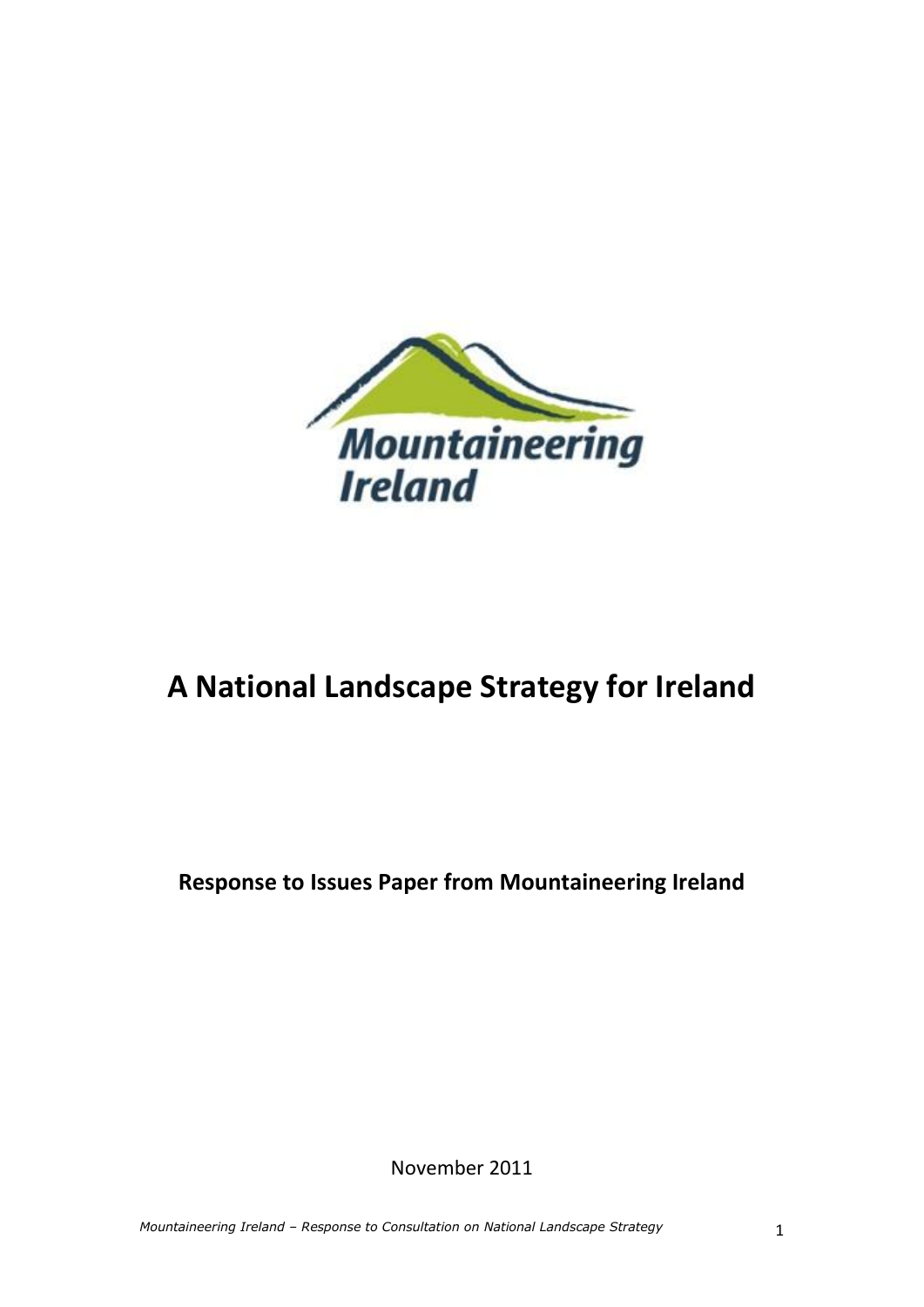# **1. Introduction**

Mountaineering Ireland (MI) welcomes the consultation on a National Landscape Strategy. This represents a necessary step towards fulfilling Ireland's obligations under the European Landscape Convention, and putting in place stronger mechanisms to recognise, protect and manage Ireland's landscapes.

On page 27 of the Issues Paper, responses are sought on what the Irish public thinks of as quality in landscape. In section 3 of this submission MI provides its response to this question, followed by additional comments on the three chapters in the Issues Paper.

# **2. Mountaineering Ireland**

MI is the representative body for hillwalkers and climbers on the island of Ireland. MI is recognised as the National Governing Body for the sport of mountaineering by both the Irish Sports Council and Sport Northern Ireland. The term mountaineering refers to a spectrum of activities that includes hillwalking, rock and ice-climbing, rambling, bouldering and alpinism. MI has 10,500 members comprising 153 clubs and over 1300 individual members (October 2011).

The work of Mountaineering Ireland includes:

- $\triangleright$  Representing the interests of hillwalkers and climbers;
- $\triangleright$  Providing a comprehensive range of services to members;
- $\triangleright$  Improving and securing access to Ireland's hills and crags;
- $\triangleright$  Promoting conservation and responsible use of the mountain environment;
- $\triangleright$  Encouraging safe practice and promoting skills and leadership training.

## **3. What MI sees as quality in landscape**

As the representative body for hillwalkers and climbers in Ireland, MI's primary landscape interest is in the mountain environment - hills, mountains, forests, bogland, sea cliffs and associated areas. While limited in its extent, the mountain environment is a significant element in Ireland's landscape, providing defining geographic features, some of our most beautiful scenery and our largest areas of relatively wild land.

It is MI's assertion that protecting the natural and undeveloped character of Ireland's mountain environment should be a key concern within the National Landscape Strategy. Ireland has a very limited stock of wild areas, and we are using these up at an alarming rate.

It is ironic that the 'Issues' Paper does not identify the issues or challenges facing Ireland's landscape; MI provides the following as examples:

- Failure to adequately protect protected landscapes such as NHAs, SACs and SPAs (e.g. from turf-cutting and damage caused by recreational use of off-road vehicles);
- Industrialisation of natural landscapes (e.g. windfarm developments, telecommunications infrastructure);
- Suburbanisation of rural landscapes (e.g. unsuitable design and siting of houses);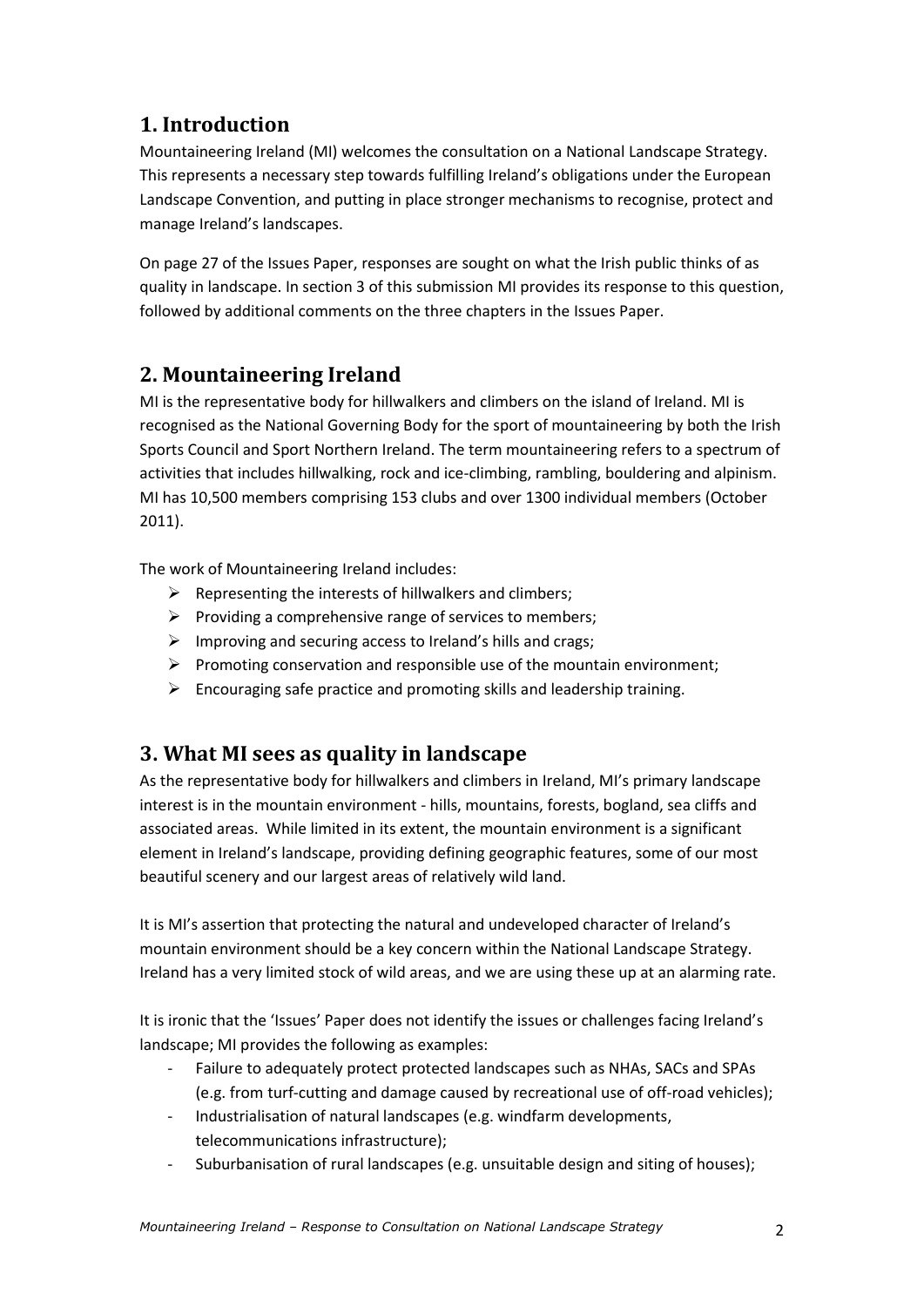- Agricultural practices (e.g. reclamation, burning, fencing of previously open hillsides);
- Abandonment of hillfarms (resulting in over-growth of vegetation and landscape change);
- Over-development of wild landscapes for recreation (e.g. by trail-marking, signage and unnecessary safety features).

The importance of mountain areas is difficult to capture. We know these are important areas for biodiversity, as carbon stores, as the source of clean water, as part of our cultural heritage, as vital spaces for recreation, as part of our tourism 'product'. But do we understand the extent to which human well-being is bound up with the health of the natural environment?

Mountains and other wild areas provide a stable backdrop to our constantly changing urban or suburban environment. But do we recognise that wild areas have an innate value, beyond their role in serving human need? The National Landscape Strategy, and the awareness initiatives arising from it, must communicate the multiple values of our wild landscapes.

MI is concerned that the Green Infrastructure approach adopted in the Issues Paper is planning-led and does not accord the necessary importance to undeveloped landscapes. For many people the appeal and value of wild areas lies in their natural and unplanned character. The landscape itself is often the only facility that people need for recreation. Most wild landscapes are best left alone and not managed like a public park. From MI's point of view, it is vital that the National Landscape Strategy respects and protects the integrity of our mountain and coastal landscapes.

## **4. Context and overview of strategy – MI response**

#### **4.1 Definition**

MI notes that the definition of landscape in section 1.1 mirrors the definition in the European Landscape Convention (ELC), with the exception that the word 'local' has been added.

It is MI's view that this change contradicts both the spirit of the ELC, which presents landscape as being of importance to all citizens, and Article 5c which provides for the participation of the general public and other interested parties in the definition and implementation of landscape policies. Hillwalkers and climbers often have a strong connection with landscapes some distance from where they live and therefore represent a 'community of interest' in the area. On this basis MI requests, as a matter of importance, that the word 'local' is removed from the definition.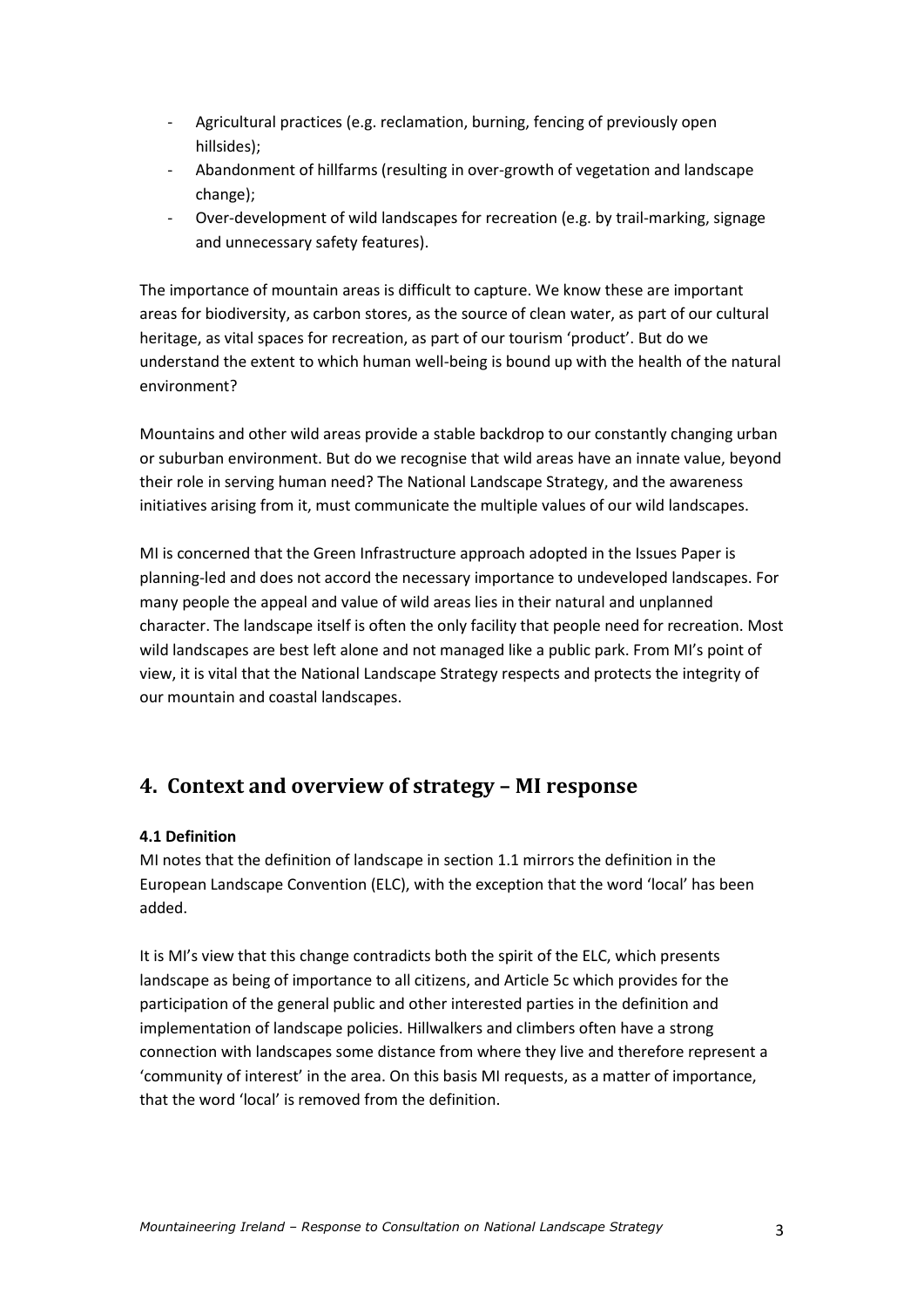This also (in part) answers the question at the bottom of page 6 about why landscapes are of importance to those who do not own them. The question is also answered by John Feehan in his 1983 book '*Laois – An Environmental History*':

*"The landscape is an open book. From an educational viewpoint it is a resource book of incomparable richness, though we have been accustomed to consult only a few pages. It belongs to all of us, and it cannot survive unless all of us care, because particular pages are in the keeping of individuals who may not understand what they possess."*

To develop this analogy further, Ireland's landscape, like the Book of Kells, is part of our national heritage and belongs to all of us. MI recognises that most land in Ireland is privately owned, however the right to private property in the Irish Constitution is not absolute. The use of private property is restricted in the interest of the common good, through mechanisms such as the Planning Acts.

MI notes that the Planning and Development (Amendment) Act 2010 states that landscape in that Act has the same meaning as in Article 1 of the ELC. This supports the argument for removing the word 'local' from the definition.

#### **4.2 Why is a National Landscape Strategy being developed in Ireland now**

In section 1.2, at the bottom of page 6, square kilometres and hectares are used in the same sentence, units of measurement should be standardised in future documents.

#### **4.3 The changing landscape and changing uses**

#### Agriculture

In addressing changes in land use, section 1.3 of the Issues Paper acknowledges the role that agriculture has played in shaping Ireland's rural landscape, but is not clear on what the future may hold for those involved in agriculture. While it is true that there has been a shift in the population away from agriculture, and an increase in non-agricultural expectations of landscape, this has not been reflected in a change in land ownership. Over 60% of Ireland's land is devoted to agricultural activities, and much of the remainder (including wetlands, forestry and semi-natural vegetation) is also owned by farmers (Kelly, 2009). The future of most of Ireland's landscape is in the hands of its owners. It follows that the agricultural sector should be centrally involved in the development of Ireland's National Landscape Strategy.

A distinction should be made between intensive and extensive agriculture. Intensive agriculture is effectively an industrial use of landscape, with significant emissions, use of machinery and large buildings. This is appropriate and productive in certain landscapes. Extensive agriculture, which is less productive in terms of farm outputs, contributes to landscape quality, but this model of agriculture requires external financial support.

#### Agriculture in the uplands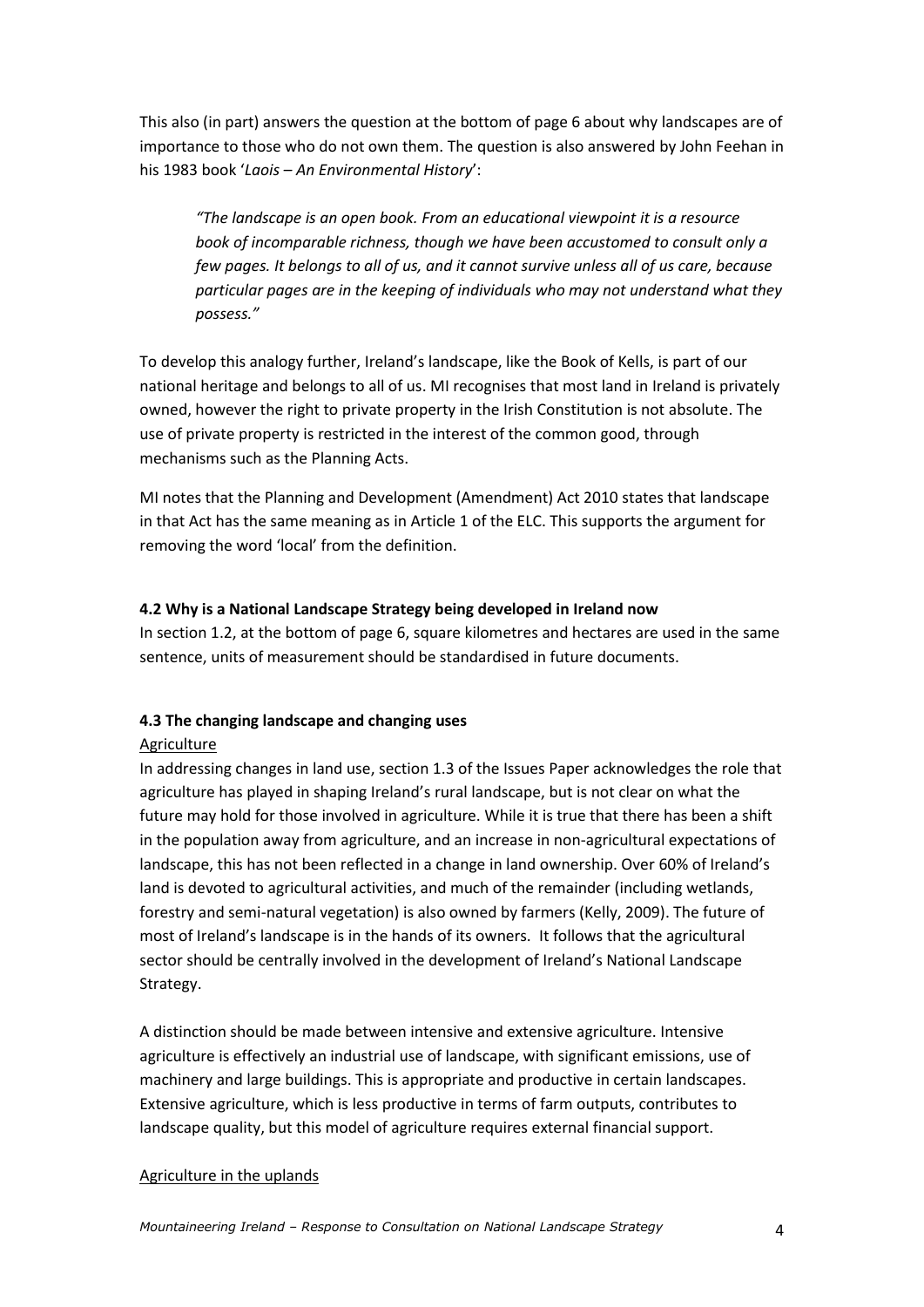Upland areas share many attributes with islands – they are iconic landscapes, physically remote, subject to harsh weather conditions and sparsely populated. The traditional extensive farming practices that created Ireland's distinctive upland landscapes are no longer economically viable. With land abandonment already emerging as an issue in some upland areas, it is clear that policy mechanisms are required which will ensure that Ireland's upland landscapes are maintained in condition that is favourable towards their many functions (including agriculture, recreation, carbon storage, biodiversity, tourism and water collection).

It is likely that the most cost-effective means to achieve this would be through a targeted upland agri-environment scheme, centred on the management of vegetation through appropriate grazing. Without this, the over-growth of upland vegetation is likely to result in further devastating fires and degraded landscapes. MI proposes that the National Landscape Strategy should incorporate a recommendation for the management of upland landscapes through an upland agri-environment scheme. The options for funding such a scheme should be explored in the current discussions on the CAP programme.

#### Avoid urban / rural divide

Section 1.3 suggests an urban / rural divide regarding perspectives on landscape; this is overly simplistic and unhelpful. It should also be borne in mind that three out of four rural households have no direct involvement in agriculture (Meredith, 2010).

#### Biodiversity

MI agrees that the protection and management of designated sites is key to maintaining biodiversity, and that supports the view in the Issues Paper that the management of landscapes and ecosystems outside of designated sites is also necessary to stem biodiversity loss and ecosystem degradation.

Ireland is required to report on the status of protected species and habitats under the EU Habitats Directive. The first such report was published by the National Parks & Wildlife Service in May 2008. The report found that only 7% of the habitats examined were in good status, with 46% inadequate and 47% bad. The situation with Natural Heritage Areas (NHAs) is probably even worse; we have 630 proposed NHAs that remain without statutory designation since they were listed in 1995. The National Landscape Strategy should highlight the poor protection afforded to sites in Ireland that have been designated for nature conservation and the need for resources to be allocated to give effect to such designations.

#### **4.4 Managing and planning landscapes of quality**

In Section 1.7, under the heading of 'Managing and planning landscapes of quality' the Issues Paper refers to improving public understanding of the contribution of good design, quality in the design of landscapes and the design of new places. This provides an example of the 'green infrastructure approach' referred to in Section 3 of this submission. This approach is appropriate in an urban or per-urban environment, but not when dealing with rural landscapes and the natural environment – the very landscapes that most people would identify as landscapes of quality.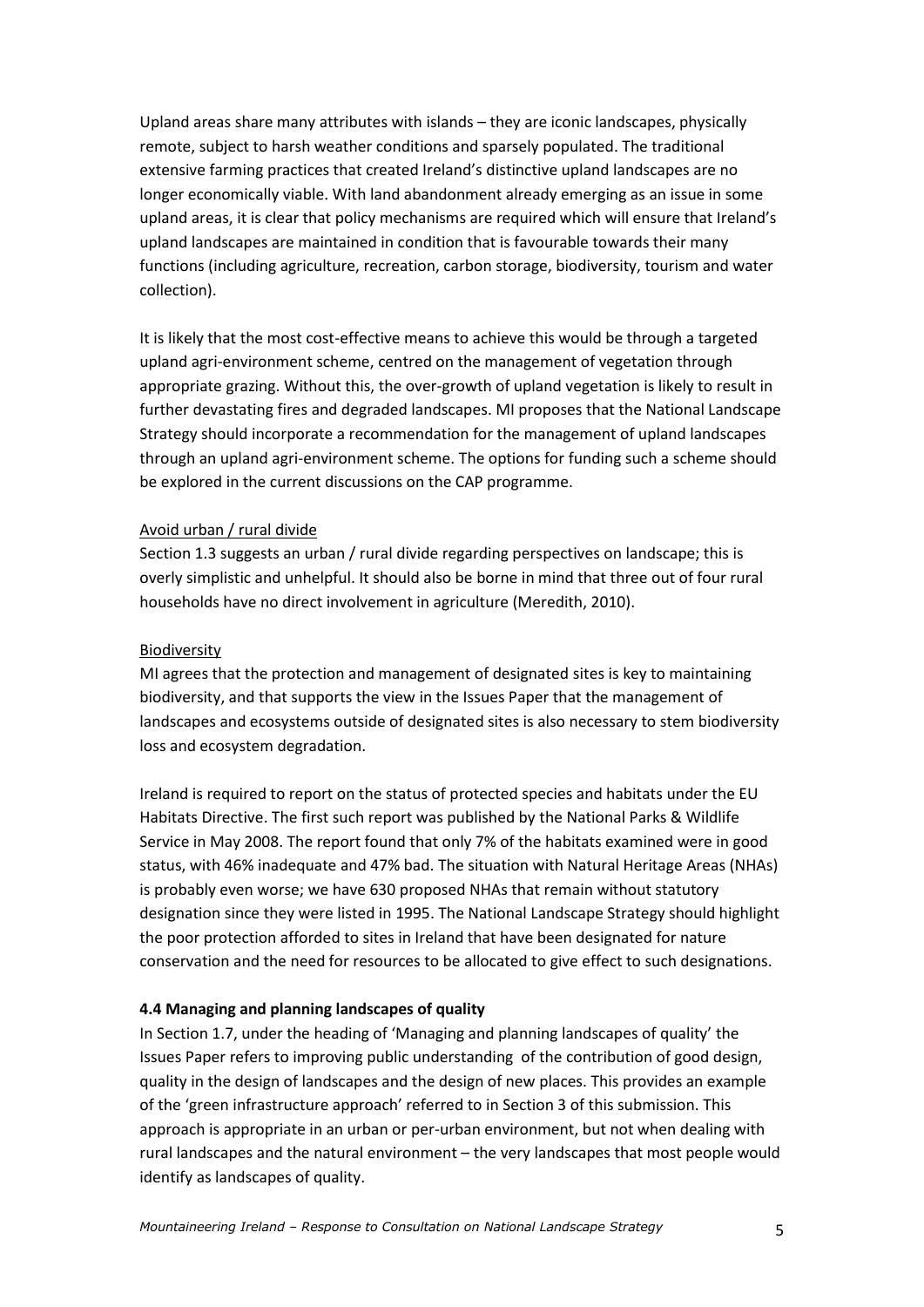It is notable that the Issues Paper makes no reference to remediation of damaged landscapes, as technology changes telecommunications masts will become redundant, how will we manage exhausted quarries, what will be done with areas of clear-felled forestry when it is no longer considered acceptable to plant trees on sensitive upland sites? The strategy should advocate remediation in such situations, or at least suggest mitigation techniques.

# **5. Shaping our Future with the National Landscape Strategy – MI Response**

MI welcomes the intention in the Issues Paper that future landscape policy and management will support sustainable development. While acknowledging that our landscape is subject to ongoing change, MI's wish is that the National Landscape Strategy will place a higher value on natural and undeveloped landscapes, so as to prevent unnecessary consumption of these areas. It is time that environmental matters are taken seriously in Ireland, otherwise we face payment of further fines to the European Commission for failure to maintain designated sites in 'favourable conservation status'.

It is difficult to envisage how a national policy and framework would assist in resolving issues and tensions related to land use (as indicated in 2.0). MI would like to see this explained further in the National Landscape Strategy. Issues with conflicting land uses, such as agriculture and public access, are probably best mediated at local level within national guidelines. The Strategy should make clear how actions will be implemented at local level.

MI found Diagram 1 to be particularly useful and suggests this be reproduced at a larger size in the National Landscape Strategy. The presentation and numbering of the High Level Objectives in Section 2.1 was somewhat confusing.

MI supports the view that Action Theme 1 (Awareness-raising) should be a starting point for implementation of the National Landscape Strategy. During the period of public consultation on the Issues Paper, MI was surprised how few organisations with an interest or role in landscape were aware of the consultation. This would suggest that an opportunity to identify what people value in landscape was missed.

# **6. Developing Mechanisms for the Implementation of the National Landscape Strategy – MI response**

It is surprising that landscape, as something which surrounds us and affects our everyday lives, remains such an amorphous subject. Unfortunately the current Issues Paper has done little to improve that situation. It is MI's view that Draft action 1.2 is a key priority. The language, definitions and tools to clearly communicate the ideas, values and proposals inherent to the National Landscape Strategy are absolutely essential. Consideration should be given to bringing this work forward so that it can inform the National Landscape Strategy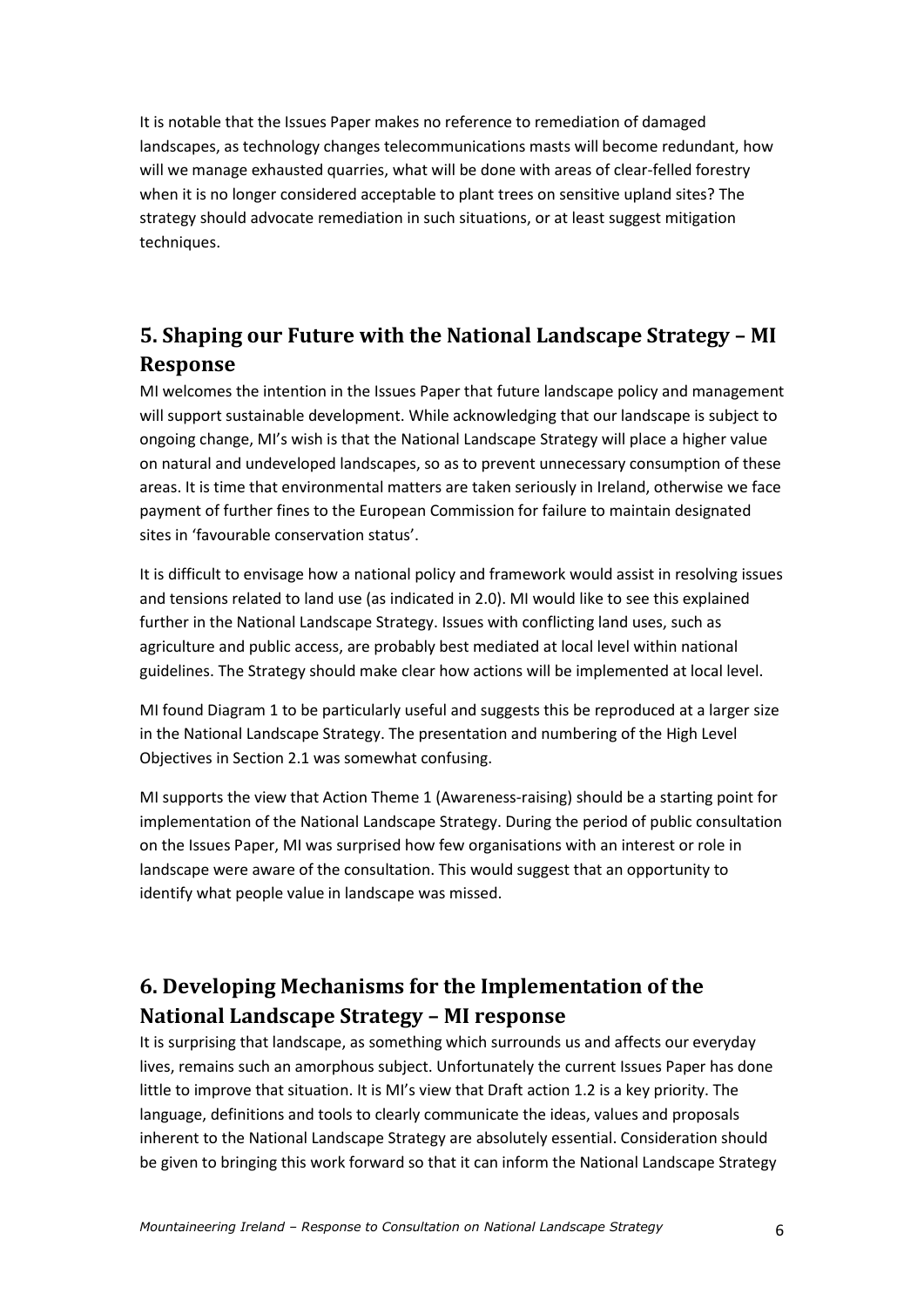itself. Plain language and clear presentation are prerequisites to securing Government, public sector, landowner and public support for the National Landscape Strategy. It is likely that lessons can be learnt from other countries that have implemented the ELC.

Implementation Objective 1, establishing an inter-departmental structure or network as the implementing body for the National Landscape Strategy, is fundamental. The implementing body should be put in place at the time the National Landscape Strategy is launched.

The powers and responsibilities of the implementing body will need to be set out clearly in the National Landscape Strategy. The implementing body will require expertise and capacity to ensure there is professional and public understanding of how to assess, value and manage Ireland's landscapes. The implementing body will need to make a technical input to national policy development, and also provide direction to regional and local authorities and state bodies with regard to their role in implementing the National Landscape Strategy. The remit of the implementing body should include the power to appraise all legislation that affects Ireland's landscape and propose changes where desirable. The ability of the implementing body to communicate effectively with people, at all levels and through a range of media, will be vital.

The National Landscape Strategy must have clear and measurable outputs. The Issues Paper indicates that of 20 draft actions, only one (draft action 3.5 – National Garden Survey) is expected to be completed within the first five years of the Strategy. Much more will need to be achieved in Phase One if Ireland is to fulfil its ELC obligations during the 10-year timeframe of the strategy.

MI believes draft actions 1.1, 2.1, 2.2, 3.1 and 3.2 should be progressed in the early stages of implementation. Draft action 1.1 should include a programme for engagement with the agricultural community (draft Action 5c will neither be sufficient, or early enough, to gain the cooperation of landowners).

MI proposes that an action be included to promote national understanding of the value of small detail within landscape, e.g. traditional dry-stone walls versus modern mortared walls. While details such as this might appear small, they make a crucial input to overall quality. This action would fit into either the Awareness-raising or the Training, Education and Research themes.

The finalised actions, their timeframe and the agency responsible should be shown in tabular format. The current presentation is difficult to read.